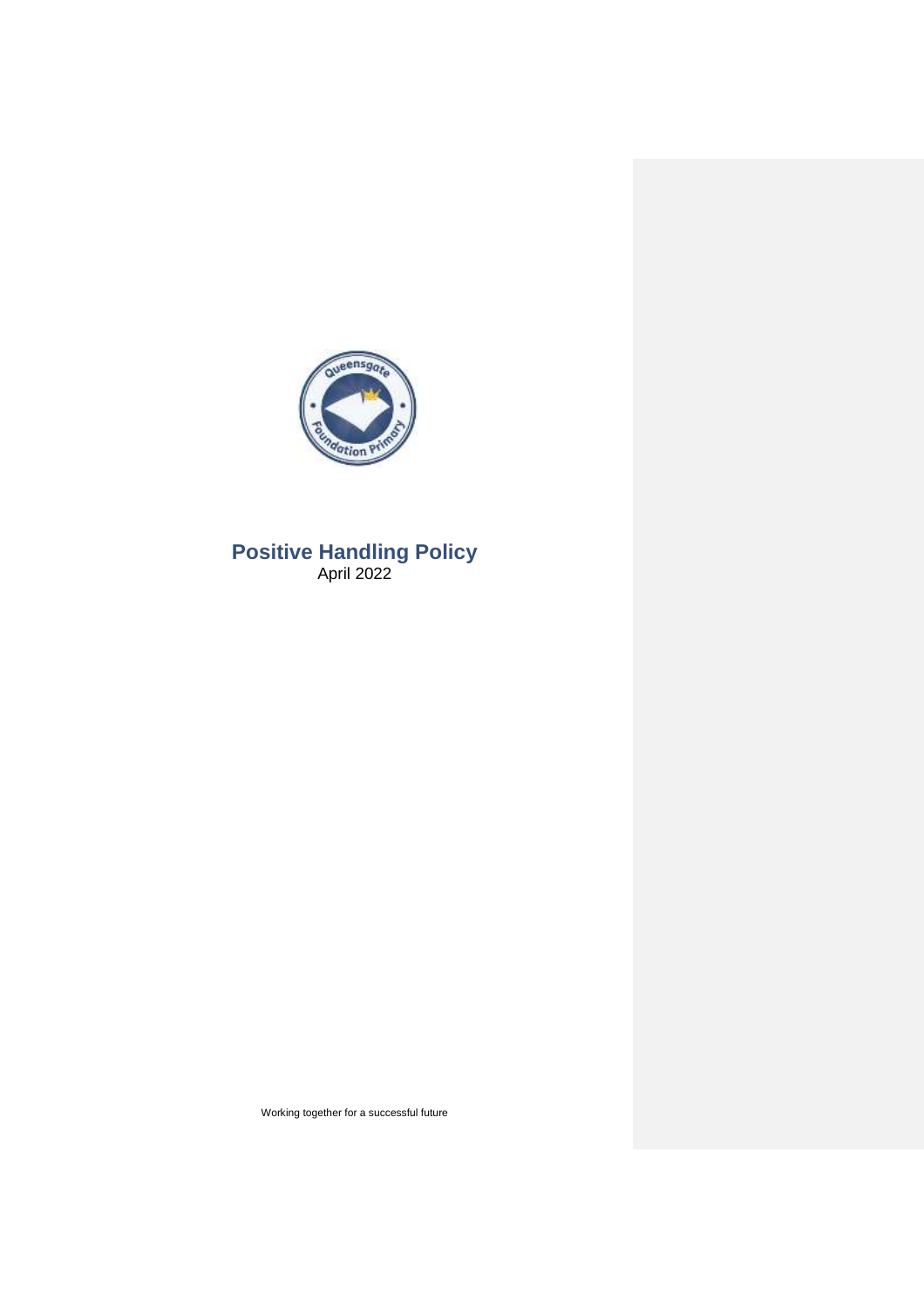#### **POSITIVE HANDLING POLICY QUEENSGATE FOUNDATION PRIMARY SCHOOL**

# **Policy Review**

This policy is reviewed in full by the Governing Board on a two-yearly basis

The policy was last reviewed and agreed by the Governing Board on 26<sup>th</sup> April 2022

It will be reviewed again April 2024

# **Approved**

 Signature: …………………….……… Head Teacher Date 26th April 2022



Signature: …………………………………… Co-Chair of the Governing Board Date 26<sup>th</sup> April 2022

# **Policy control**

| Date       | <b>Amendments / additions</b>                             | Reason                              |
|------------|-----------------------------------------------------------|-------------------------------------|
| April 2020 | Positive handling techniques named as MAYBO               | <b>Training undertaken</b>          |
|            | Mention of reporting and recording of incidents via CPOMS | New electronic system               |
|            | Addition of ELSA and MAYBO trained staff                  | <b>Training undertaken</b>          |
|            | Addition of behaviour plans for vulnerable individuals    | Change in procedures                |
|            | In-house MAYBO training                                   | Member of staff trained to cascade  |
|            | <b>Request for MAYBO staff to attend incidents</b>        | Change in procedures                |
| April 2022 | 6.1 reworded                                              | Change in training needs            |
|            | Section 10 - bullet point removed                         | No staff currently trained          |
|            | Section 12 - updated                                      | Training arranged later in the year |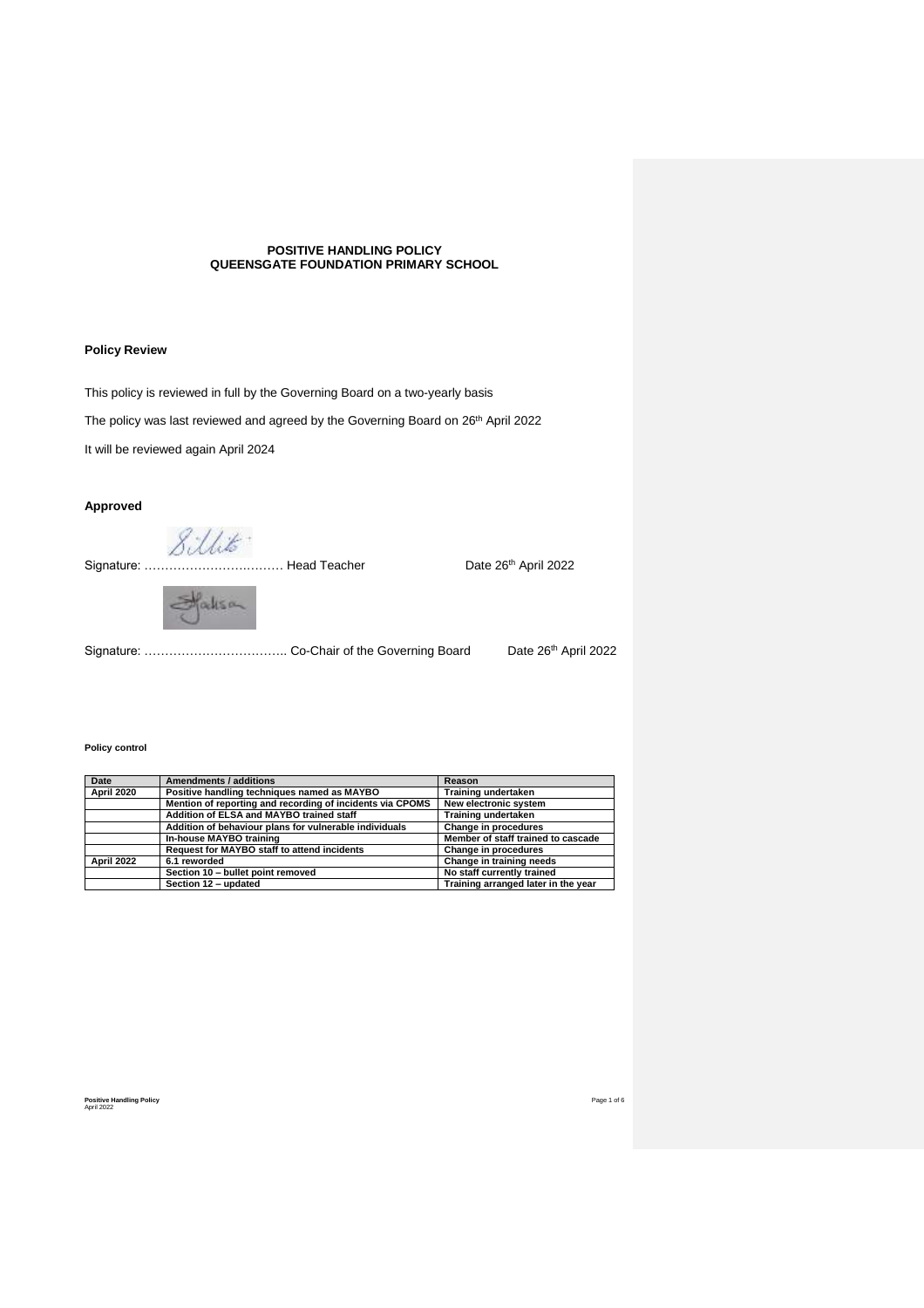We acknowledge that Section 93 of the Education and Inspections Act 2006 allows school personnel to use reasonable force to restrain a pupil from doing, or continuing to do, any of the following:

- committing any offence (or, for a pupil under the age of criminal responsibility, what would be an offence for an older pupil)
- causing personal injury to, or damage to the property of, any person (including the pupil himself)
- prejudicing the maintenance of good order and discipline at the school or among any pupils receiving education at the school, whether during a teaching session or otherwise

(Department for Children, Schools and Families – The Use of Force to Control or Restrain Pupils)

We understand that there is no legal definition when reasonable force can be used. 'That will always depend on the precise circumstances of individual circumstances of individual cases. To be judged lawful, the force used would need to be in proportion to the consequences it is intended to prevent. The degree of force used should be the minimum needed to achieve the desired result. Use of force could not be justified to prevent trivial misbehaviour'. (Department for Children, Schools and Families – The Use of Force to Control or Restrain Pupils)

We wish to work closely with the School Council and to hear their views and opinions as we acknowledge and support Article 12 of the United Nations Convention on the Rights of the Child that children should be encouraged to form and to express their views.

#### **Aims**

To make school personnel aware that they can use reasonable force to restrain a pupil only in extreme circumstances

#### **Procedure**

#### **1. Role of the Governing Board**

The GB has:

- 1.1. delegated powers and responsibilities to the Headteacher to ensure all school personnel are aware that they can use reasonable force to control or restrain pupils in certain circumstances
- 1.2. responsibility for ensuring funding is in place to support this policy
- 1.3. responsibility for ensuring that this policy is made available to parents
- 1.4. nominated a link governor to visit the school regularly, to liaise with the Headteacher and to report back to the GB
- 1.5. responsibility for the effective implementation, monitoring and evaluation of this policy

#### **2. Role of the Headteacher**

The Headteacher will:

- 2.1 ensure all school personnel, pupils and parents are aware of and comply with this policy
- 2.2 provide guidance and support to all staff
- 2.3 provide training for all staff on induction and when the need arises
- 2.4 keep up to date with new developments and resources
- 2.5 monitor the effectiveness of this policy
- 2.6 annually report to the GB on the success and development of this policy

**Positive Handling Policy** Page 2 of 6 April 2022

**Commented [CL1]:** What is required over the next two years/Is it already budgetted for?

**Commented [CL2]:** Covered by PSHE (me?)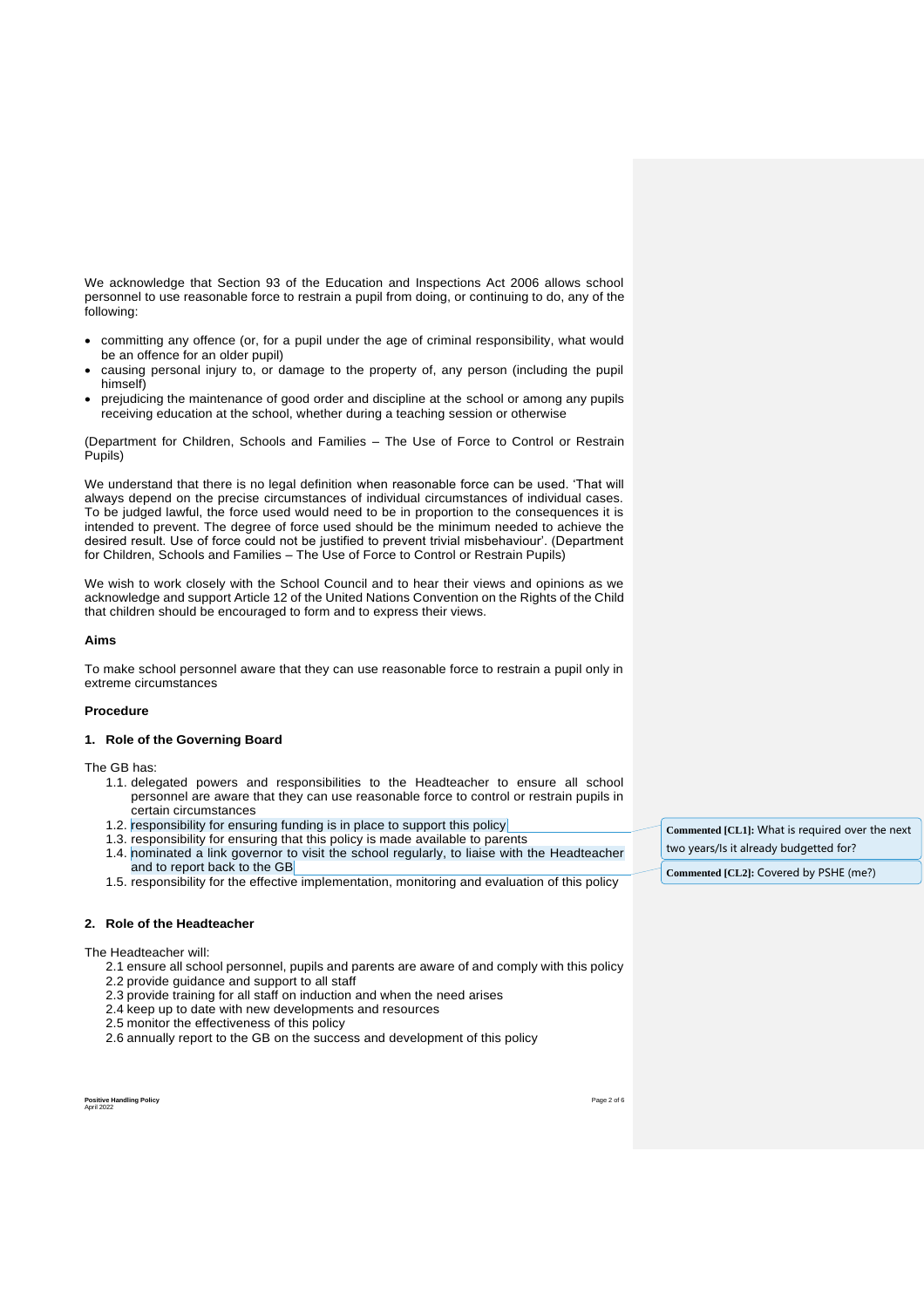# **3. Role of School Personnel**

#### School personnel will:

- 3.1 comply with all aspects of this policy
- 3.2 take part in MAYBO training; positive handling techniques
- 3.3 be aware of their responsibility in assessing risks in particular circumstances
- 3.4 make judgements when the use of force is necessary and how much force is to be used 3.5 report to the Headteacher all incidents of restraint and record all incidents on the electronic CPOMS system

#### **4. Role of Pupils**

Pupils will be aware of what is acceptable behaviour in the school through the school code

#### **5. Role of Parents**

Parents will:

- 5.1 be made aware of this policy
- 5.2 comply with this policy

#### **6. Minimising the need to use force**

We have the following in place in order to reduce the likelihood of any member of staff using force:

- 6.1 MAYBO training for all staff arranged for September 2022
- 6.2 A calm, orderly and supportive school climate
- 6.3 Strong and effective relationships between pupils and staff
- 6.4 ELSA trained staff
- 6.5 A whole school approach to developing social and emotional skills by using the SEAL programme (Social and Emotional Aspects of Learning)
- 6.6 An effective staff development programme that develops the skills of positive behaviour management
- 6.7 Identifying when an incident is going to happen
- 6.8 Using effective strategies to manage all incidents that occur
- 6.9 Informing a disruptive pupil that force may be used before using it
- 6.10Use of behaviour plans with vulnerable individuals to recognise trigger points and reduce the need for intervention

# **7. School Personnel authorised to use force**

- 7.1 All school personnel whose job involves supervising pupils may use force to restrain a pupil but only in extreme circumstances.
- 7.2 All staff who supervise pupils will receive periodic positive handling training/MAYBO training

#### **8. Deciding whether to use force**

We believe that the use of force and what force to use must always depend on the circumstances of each incident.

We acknowledge that when faced with an incident there is very little time for school personnel to think before making a quick but effective decision.

However, school personnel must be aware of and consider the following:

**Commented [CL3]:** Do we need to state how often this is refreshed in order for staff to remain consistent and reduce complancency? (actually covered in section 12)

who supervise pupils to make 7.1 reasonable? Although 7.2 is already stated in 3.2 and again in section 12

**Commented [CL4]:** Should need to say all staff

**Positive Handling Policy** Page 3 of 6 April 2022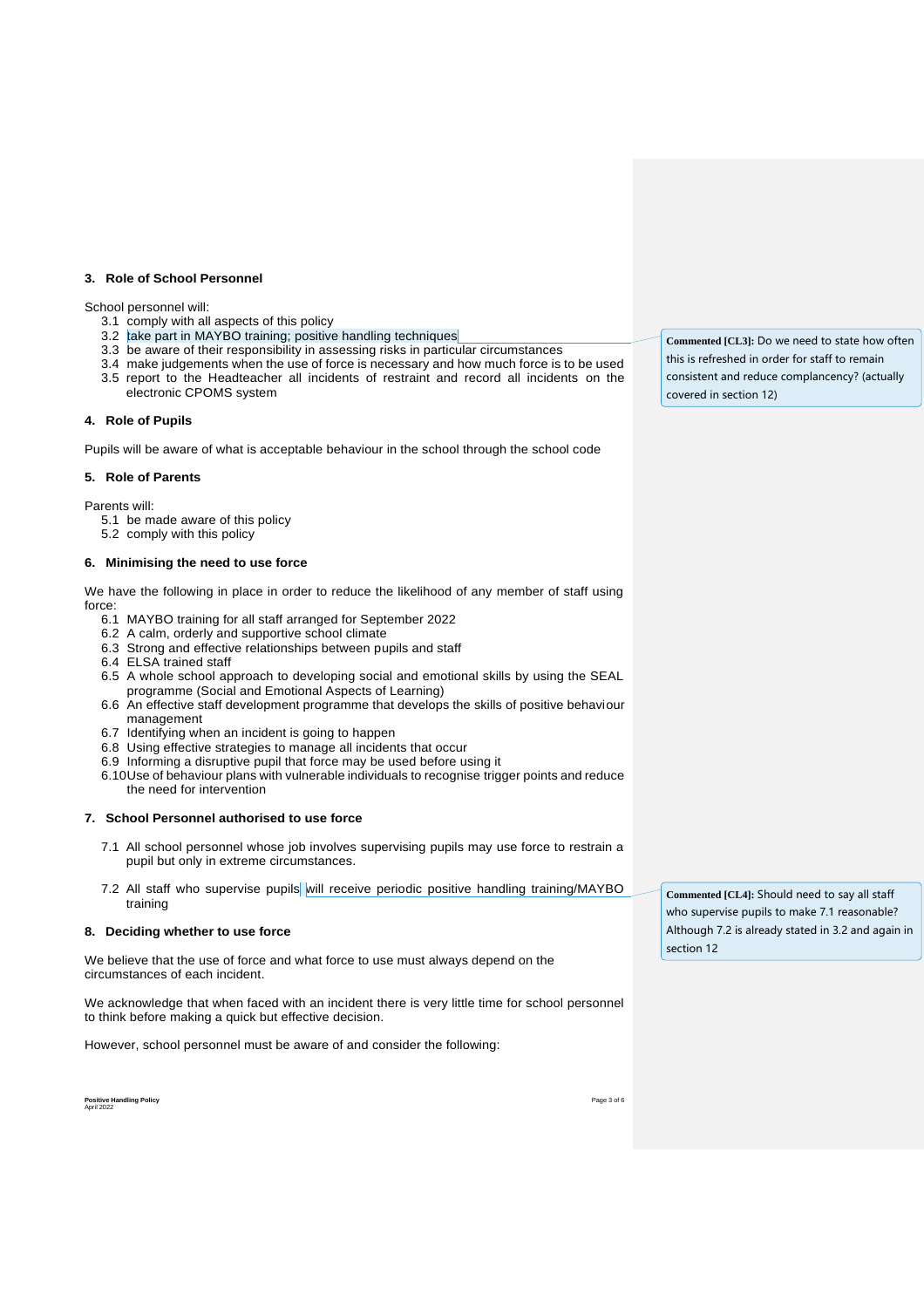- 8.1 Assessing the seriousness of the incident that if force is not used then it could result in injury, damage or disorder
- 8.2 After considering alternatives for dealing with the situation, force is the only justifiable way of achieving a positive result
- 8.3 Assessing the number of risks connected with using force compared with using other strategies
- 8.4 Understand the importance of reflection post event to consider whether any lessons can be learnt from the incident to inform future practice, amendments to this policy or if any other support or behaviour interventions are required for the pupil.

#### **9. Types of Incidents**

School personnel will have to make decisions when dealing with any of the following incidents:

- **Fighting** pupils fighting
- **Attack** a pupil attacks an adult or another pupil
- **Damage to property** a pupil deliberately damages property or is about to
- **Injury or damage** a pupil causes or is about to cause injury or damage
- **Absconding**  when a pupil tries to leave school which could put his/her own safety at risk, the safety of others or the damage to property
- **Defying an instruction**  when a pupil persistently refuses to leave a classroom
- **Disruption of lessons**  when a pupil's behaviour seriously disrupts a lesson
- **Disrupting a school event**  when a pupil's behaviour seriously disrupts a school event

#### **10. Using force**

10.1When faced with an incident and before force is used, school personnel must:

- act in a calm and measured manner
- show no anger or frustration
- tell the pupil to stop misbehaving or restraint will be used but will stop when the pupil behaves

10.2 School personnel may use the following types of force:

- **passive physical contact** by standing between pupils or by blocking a pupil's path **active physical contact** by using restrictive holds, leading a pupil by the arm or hand or ushering a pupil away by placing a hand in the centre of the back, if trained to do so safely
- 10.3School personnel must make every effort not to harm a pupil or restrain a pupil that could be interpreted as sexually inappropriate conduct.

#### **11. Risk Assessments**

Risk assessments are in place for:

- a variety of potential incidents
- **·** individual pupils

#### **12. School personnel training**

School personnel must be trained in the techniques of restraint, which will be carried out every regularly. Training will be undertaken by all staff in September 2022.

**Commented [CL5]:** Inserted new point in 8.4 for consideration

**Commented [CL6]:** Positive behaviour statement instead (what the school personnel should expect to see instead)

**Positive Handling Policy** Page 4 of 6 April 2022